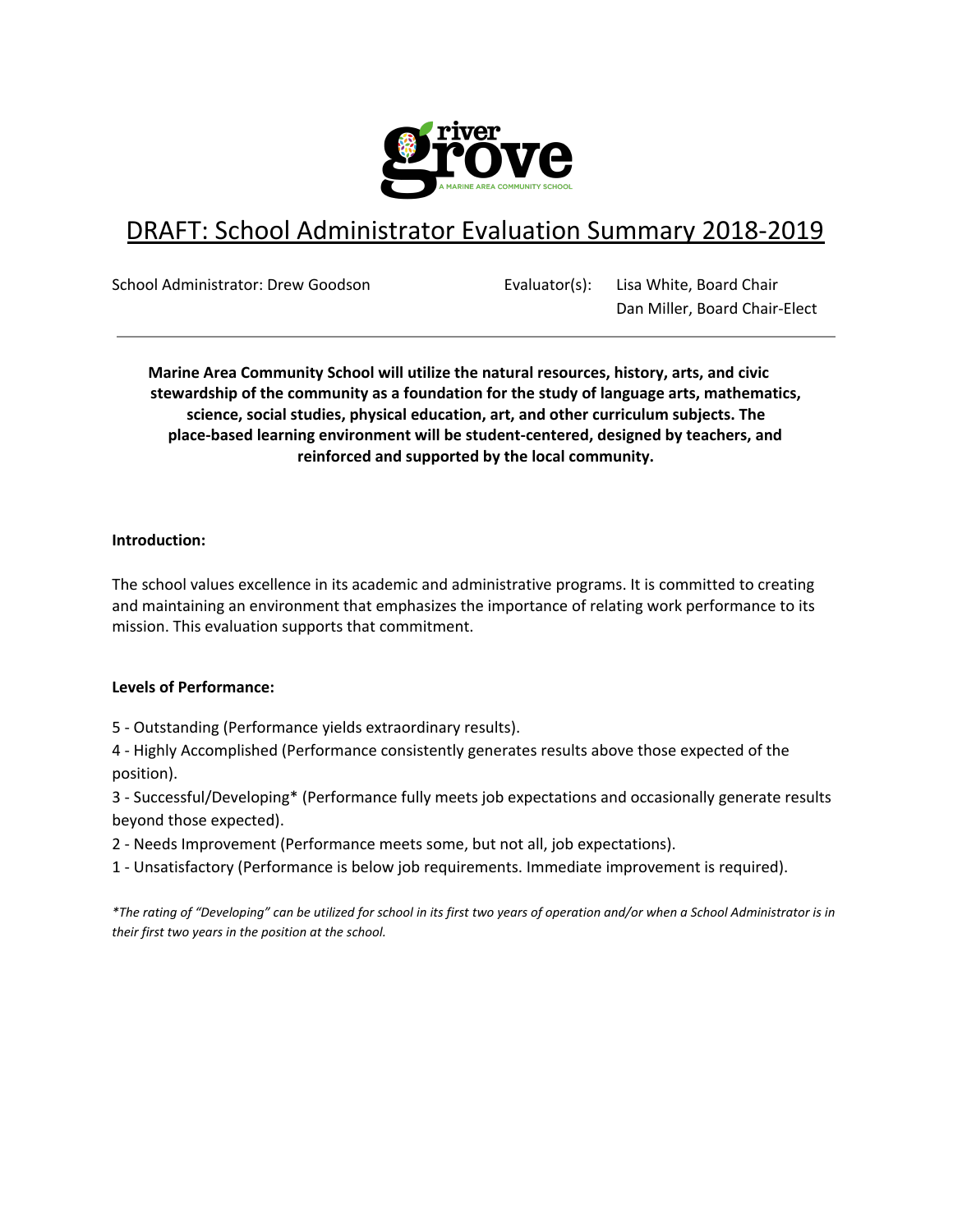# **Evaluation Indicator 1: Business Operations**

School operations are well organized and efficient. Transportation and Nutrition services are well run and financially sustainable. School enrollments are processed in a timely manner and yearly enrollment target is met. Marketing plan is well developed, Day to day business of the school is conducted in a professional and efficient manner. Facility issues and concerns addressed at an appropriate level.

**Rating:**

#### **Comments:**

#### Strengths:

 $\bullet$ 

Areas for Growth:

●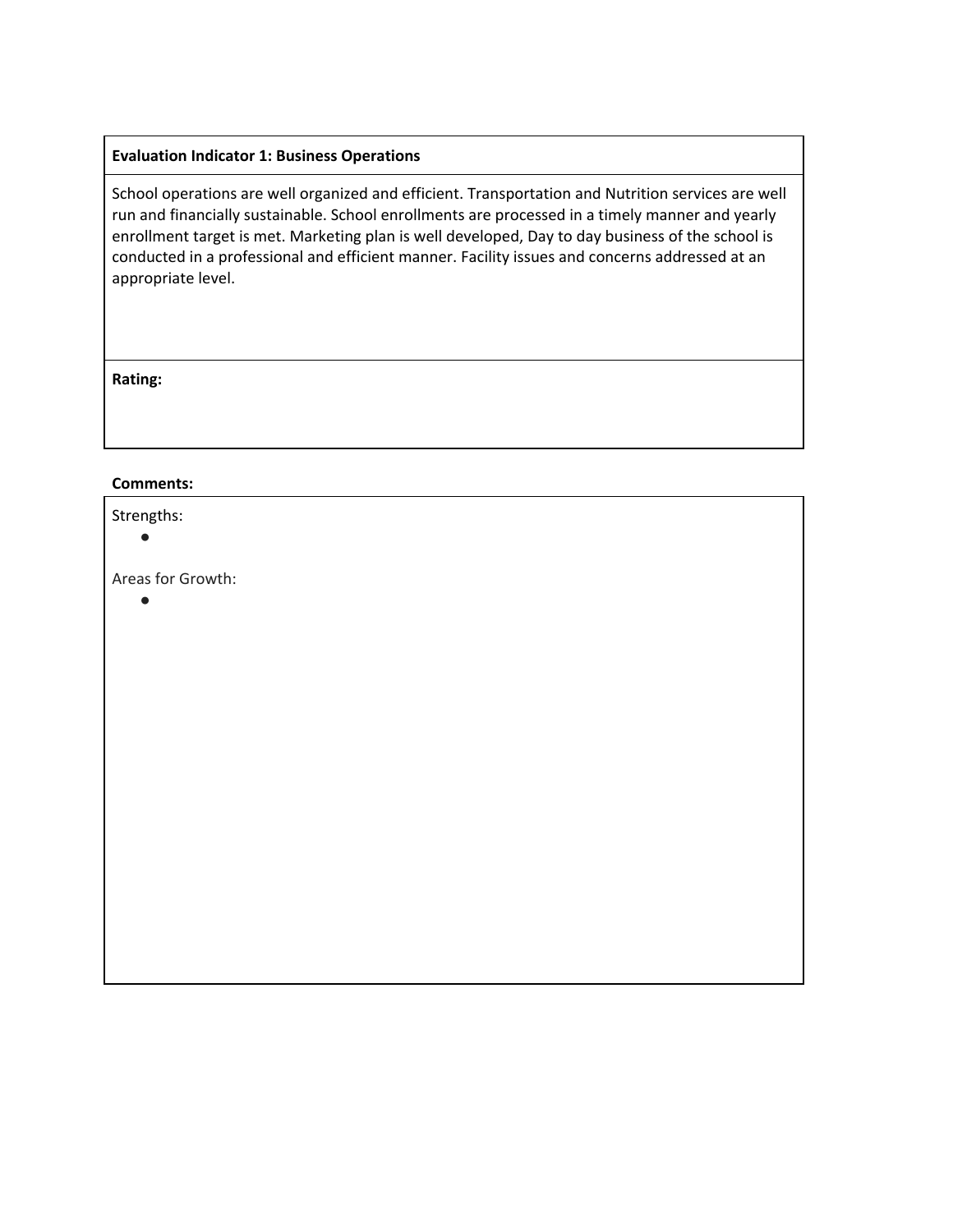# **Evaluation Indicator 2: Financial Management**

Leads the daily financial management of the school, including the development and implementation of the annual budget, completions of reports required for fiscal reimbursement, and auditing procedures. The school budget is at a minimum balanced and fiscally responsible decisions are evident.

#### **Rating:**

#### **Comments:**

Strengths: ● Areas for Growth: ●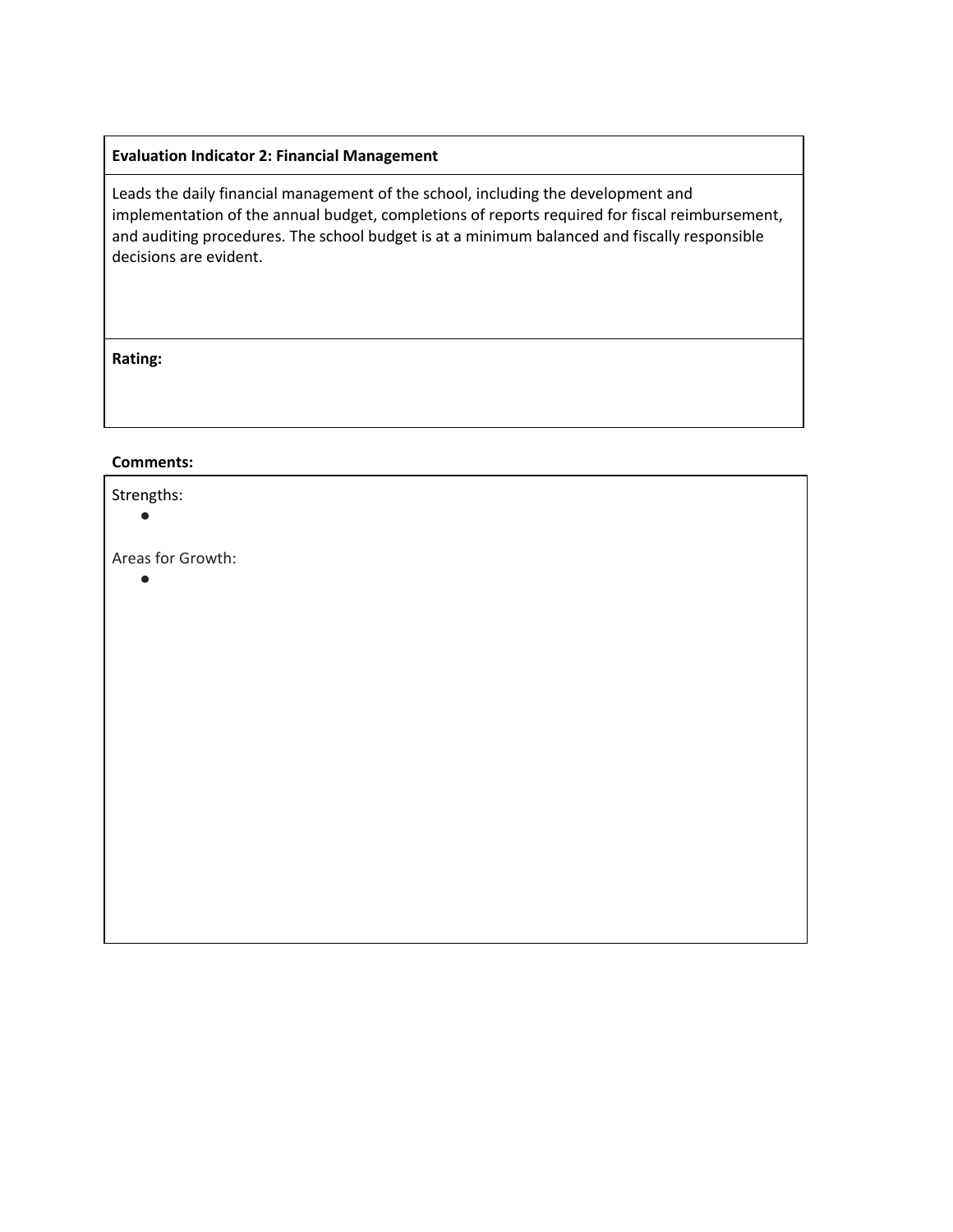# **Evaluation Indicator 3: Legal and Compliance Management**

The School Administrator is knowledgeable about the day-to-day and legal compliance requirements of running a Minnesota Charter school. Appropriate forms and reporting deadlines are met.

**Rating:**

#### **Comments:**

| Strengths:        |  |  |
|-------------------|--|--|
| Areas for Growth: |  |  |
|                   |  |  |
|                   |  |  |
|                   |  |  |
|                   |  |  |
|                   |  |  |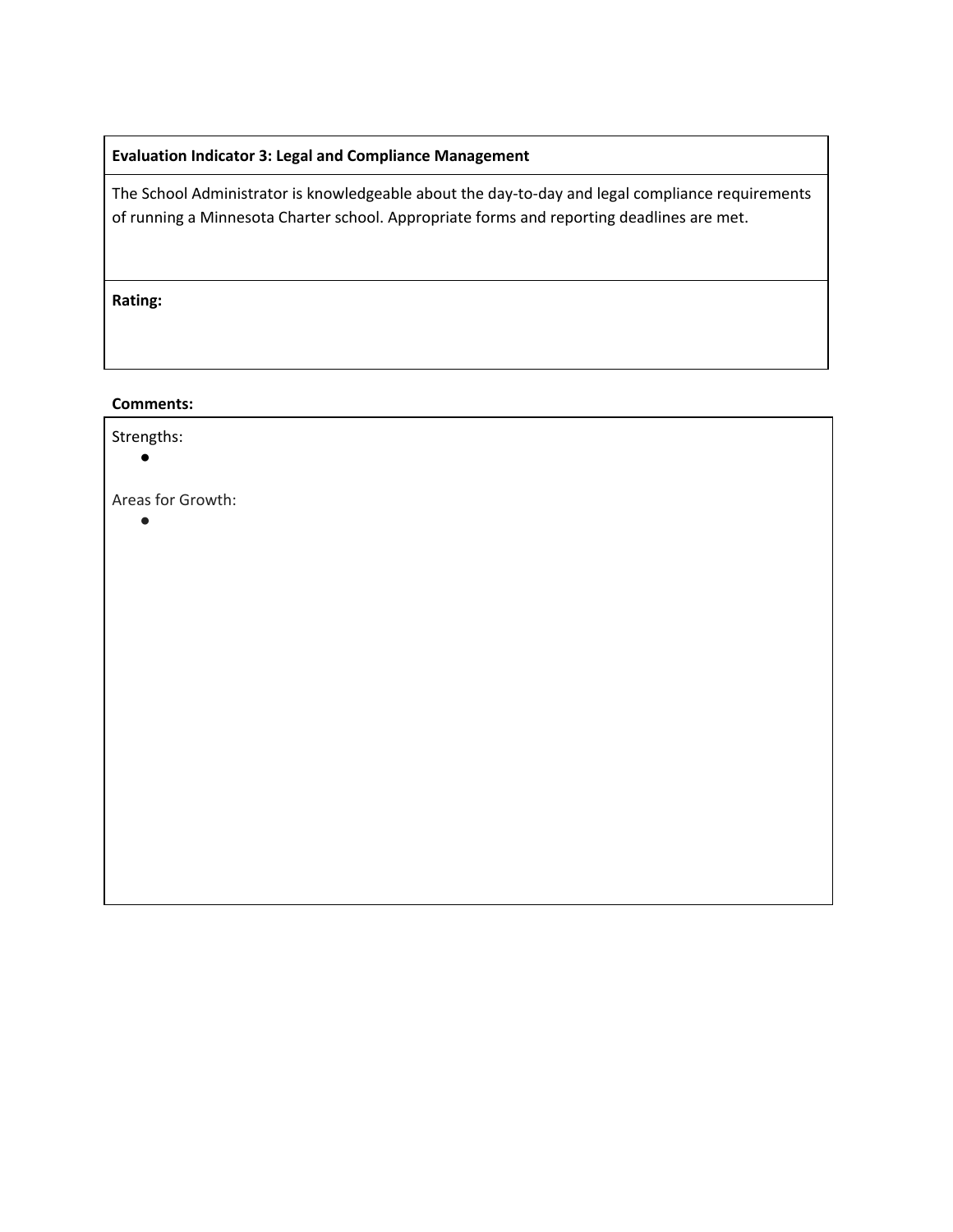# **Evaluation Indicator 4: Effective Communication**

The School Administrator ensures that River Grove provides clear and effective communication to all its stakeholders. This include digital and print school-wide announcements, progress/grade reports, classroom newsletters and conferences.

**Rating:**

#### **Comments:**

Strengths:

●

Areas for Growth:

●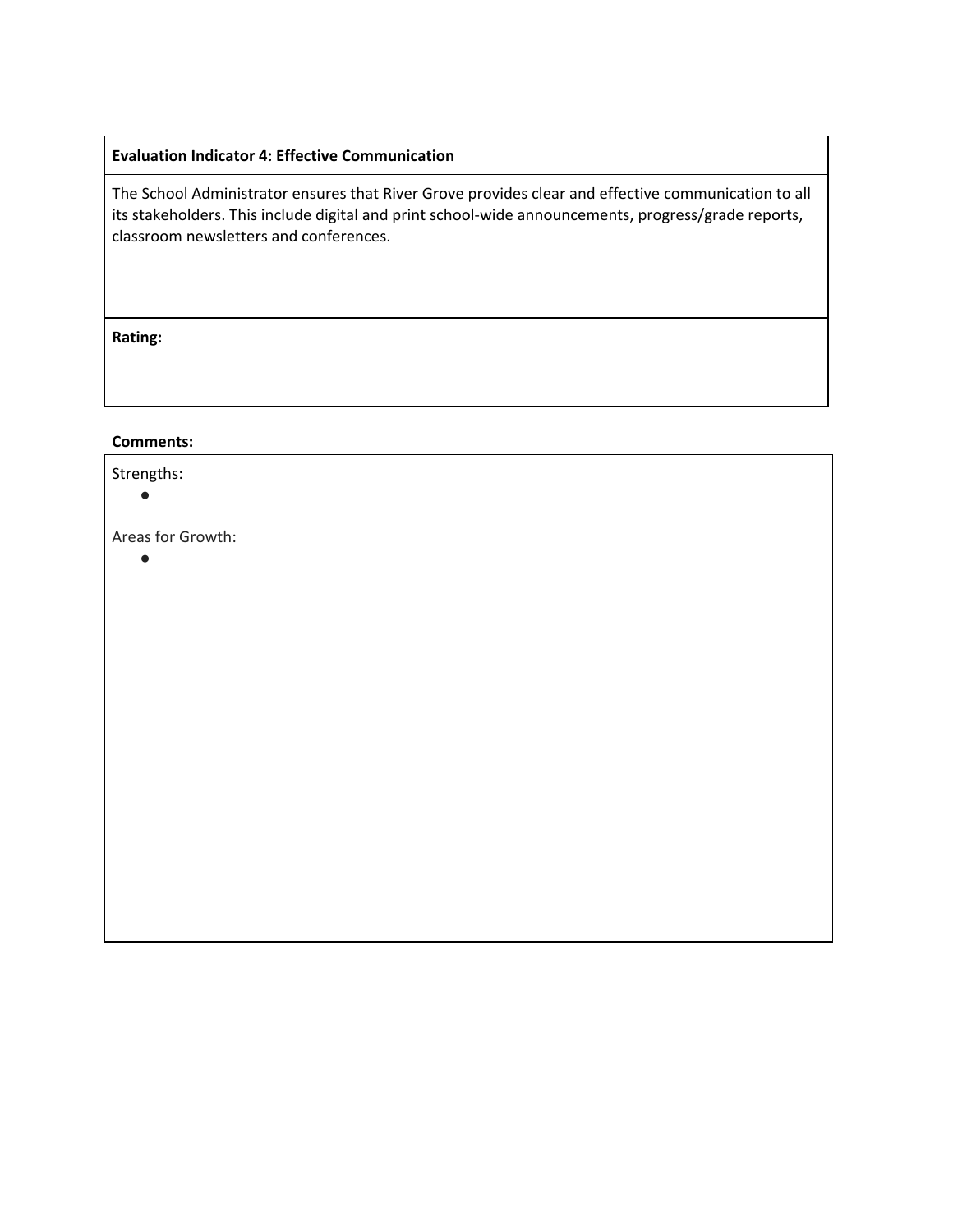#### **Evaluation Indicator 5: Instruction and Assessment**

The School Administrator ensures that the academic program at River Grove address the Mission/Vision of the school and is aligned to state standards. Teachers and staff are provided with appropriate professional development. The School Administrator supervises all required standardized tests as well as additional tests to diagnose student needs and to assess student academic progress. Additionally, the School Administrator works with teachers to develop specific plans to assist all students in increasing individual student achievement.

**Rating:**

#### **Comments:**

#### Strengths:

●

Areas for Growth:

 $\bullet$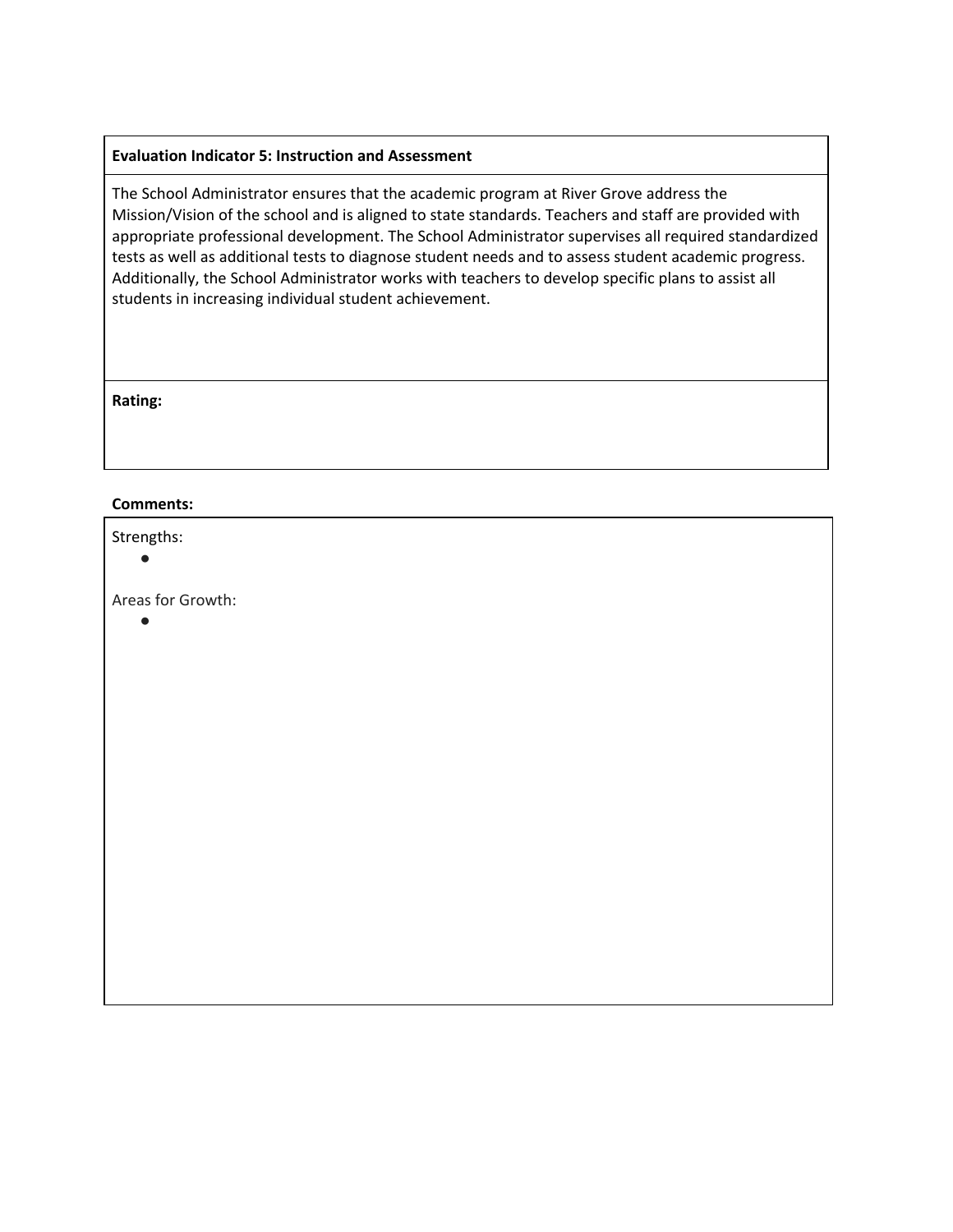#### **Evaluation Indicator 6: Human Resource and Personnel Management**

Provides onsite leadership to all teachers and staff. Ensures appropriate and documented evaluation of all teachers including the completion and review of SMART goals. Successfully recruits qualified applicants to fill any and all vacancies. Ensures school follows relevant legal and HR guidelines and best practices.

#### **Rating:**

#### **Comments:**

| Strengths:        |  |
|-------------------|--|
| Areas for Growth: |  |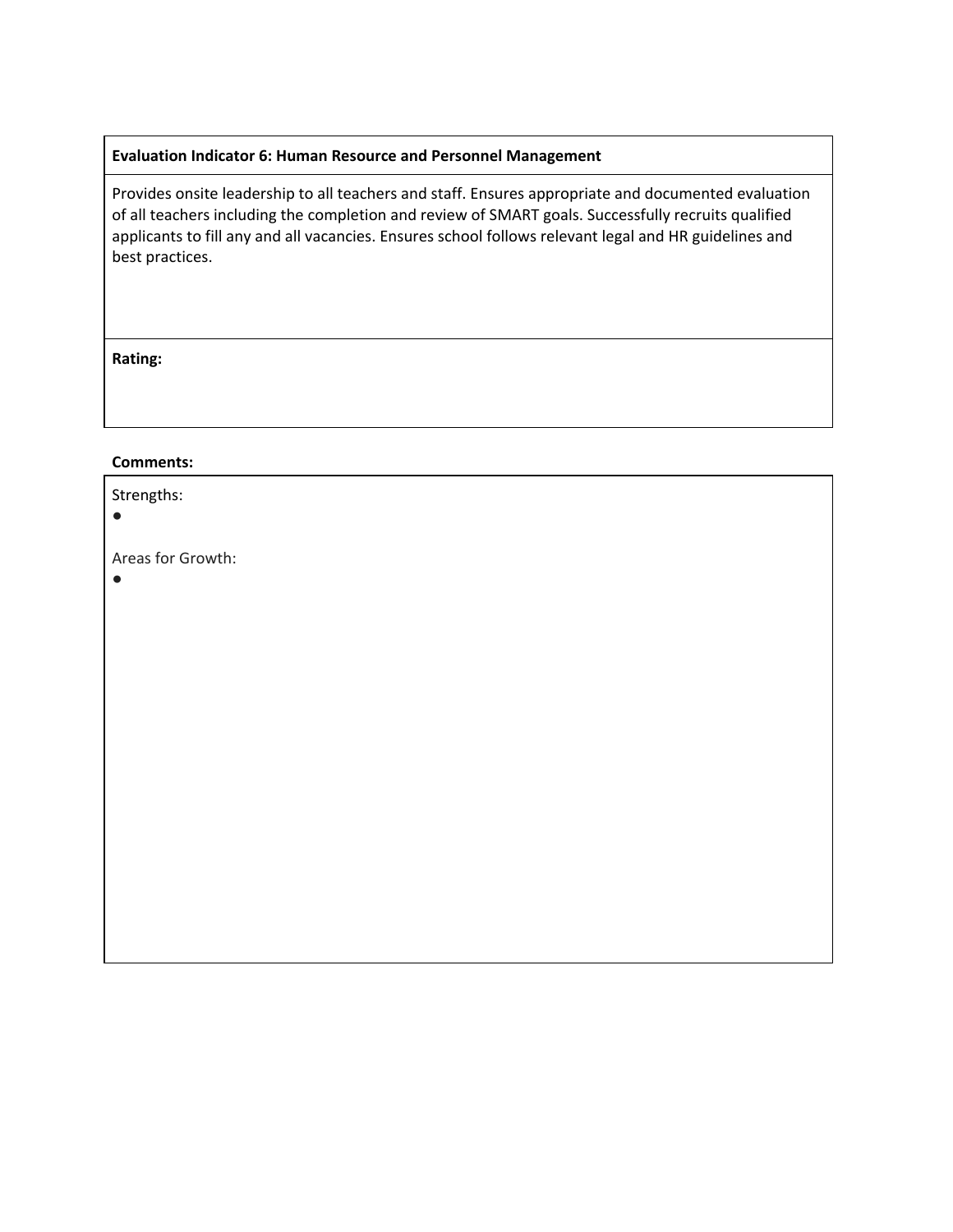#### **Evaluation Indicator 7: Board Relations**

Provides accurate and timely information to board members. Works with the Board to establish short-term and long-term goals, assessing the school's on-going alignment to its mission, and ensuring student achievement. Attends board meetings. Provides additional information that might be of interest to the Board

#### **Rating:**

#### **Comments:**

 $\bullet$ 

| Strengths: |  |
|------------|--|
|            |  |

Areas for Growth: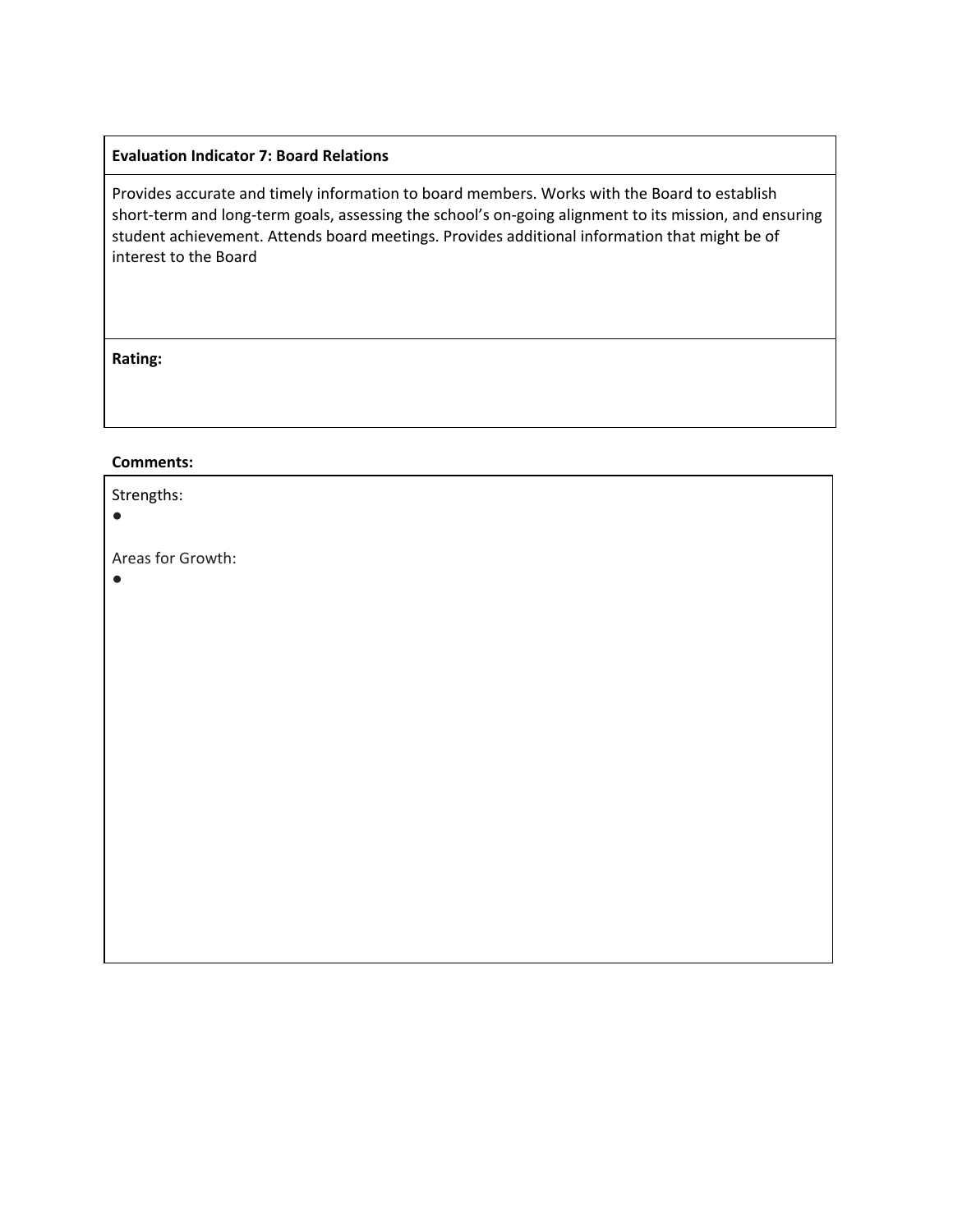# **Evaluation Indicator 8: Community Relationships**

Develops and implements a program to ensure regular communication with parents to encourage parent involvement and participation in the school. Promotes the school and develops good relationships with interested people outside the school community. Assists and follows through with ongoing fundraising efforts.

#### **Rating:**

#### **Comments:**

 $\bullet$ 

| Strengths: |  |
|------------|--|
| $\bullet$  |  |
|            |  |

Areas for Growth: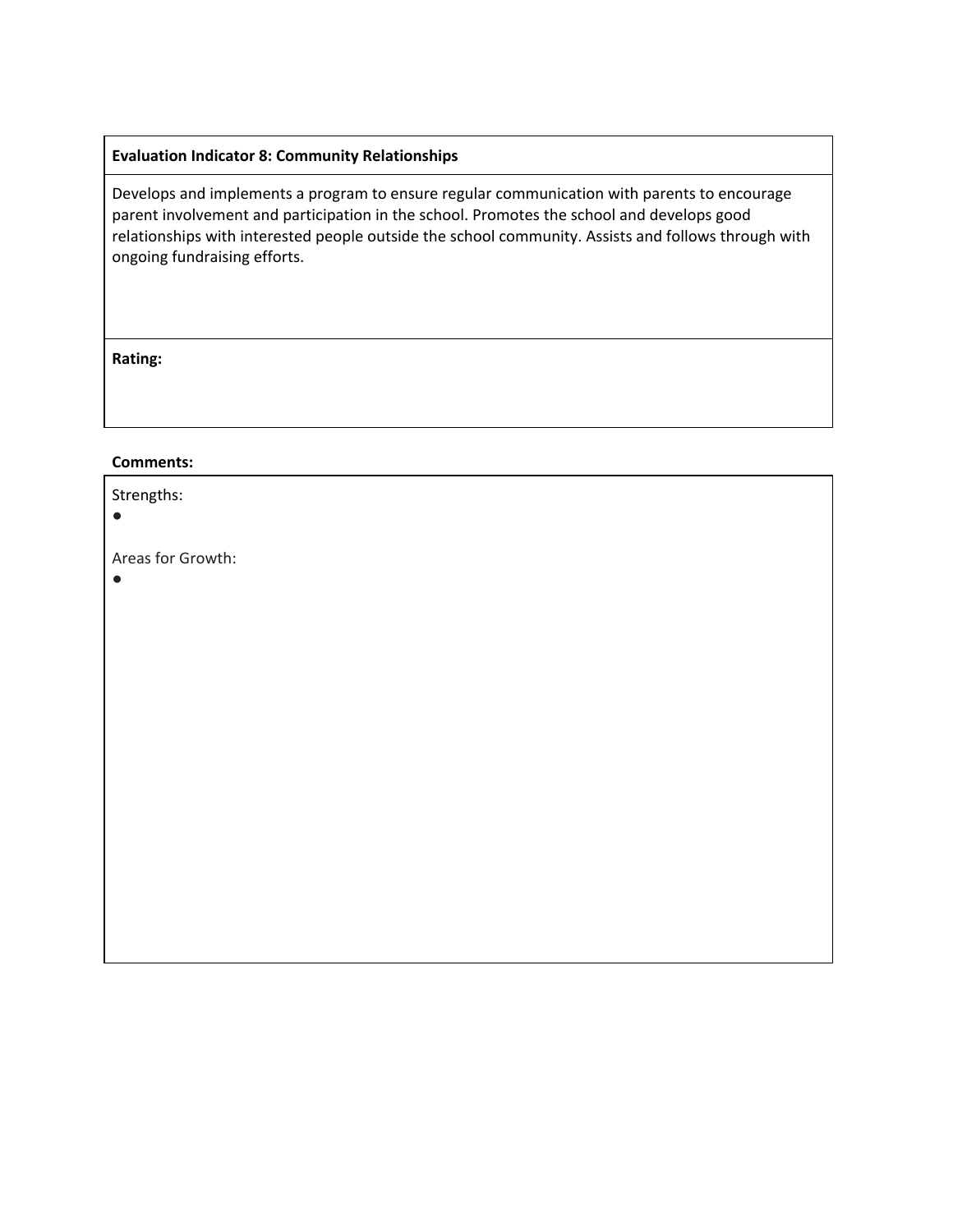# **Evaluation Indicator 9: Mission/Vision Support**

Demonstrates an understanding of their own area of responsibility fits within the mission of the school and the ways in which it impacts others within the organization. To include supporting staff, parents, and students to the mission.

**Rating:**

#### **Comments:**

Strengths:

 $\bullet$ 

Areas for Growth:

●